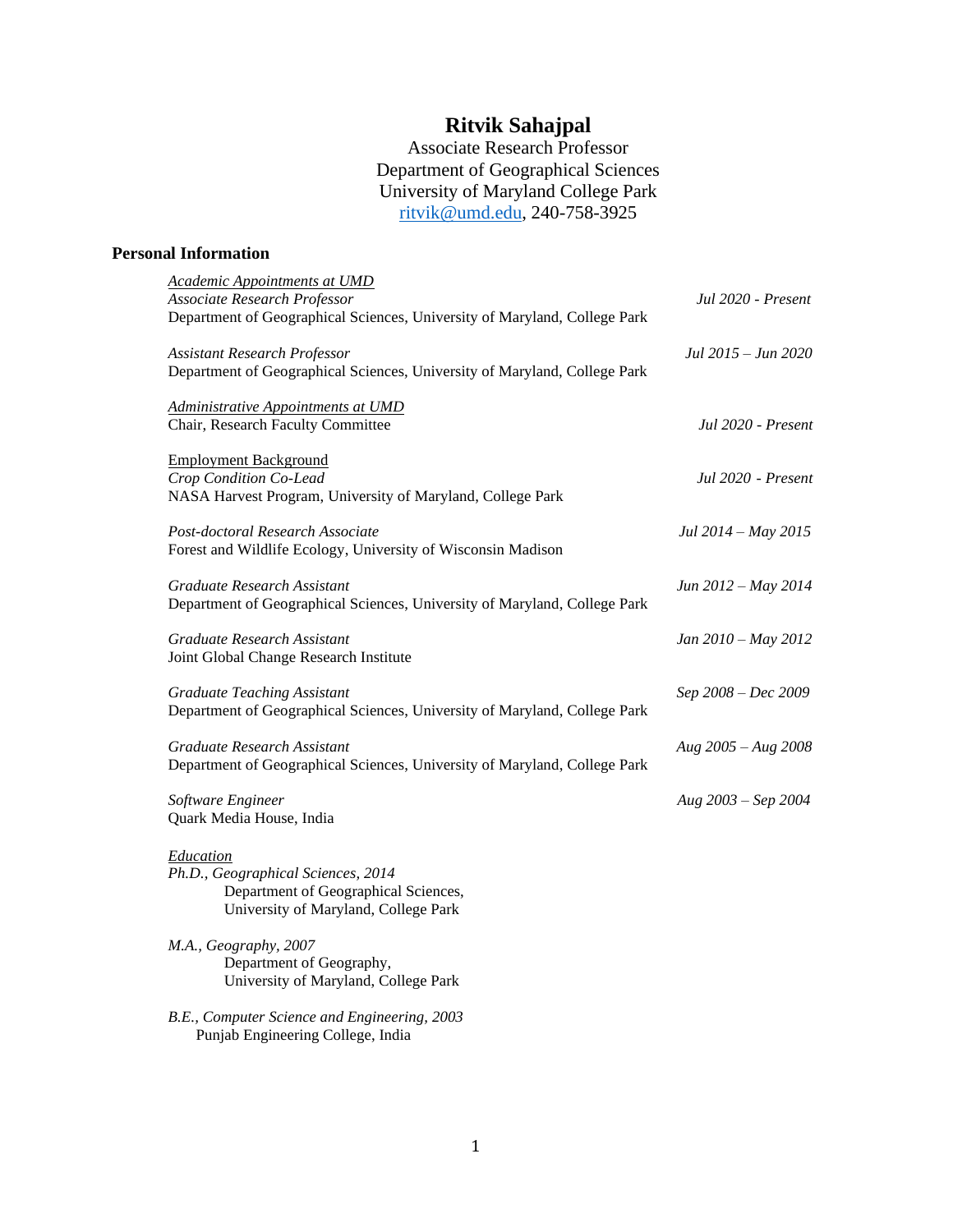#### **Refereed Journal Articles**

- 1. *Evaluating the Impact of the 2020 Iowa Derecho on Corn and Soybean Fields Using Synthetic Aperture Radar.* Hosseini, M., Kerner, H.R., **Sahajpal, R.**, Puricelli, E., Lu, Y.H., Lawal, A.F., Humber, M.L., Mitkish, M., Meyer, S. and Becker-Reshef, I., 2020. Remote Sensing, 12(23), p.3878. *Journal Impact Factor:* 4.509
- 2. Hurtt, G. C., Chini, L., **Sahajpal, R**., Frolking, S., Bodirsky, B. L., Calvin, K., Doelman, J. C., Fisk, J., Fujimori, S., Klein Goldewijk, K., Hasegawa, T., Havlik, P., Heinimann, A., Humpenöder, F., Jungclaus, J., Kaplan, J. O., Kennedy, J., Krisztin, T., Lawrence, D., Lawrence, P., Ma, L., Mertz, O., Pongratz, J., Popp, A., Poulter, B., Riahi, K., Shevliakova, E., Stehfest, E., Thornton, P., Tubiello, F. N., van Vuuren, D. P., Zhang, X. *Harmonization of global land use change and management for the period 850–2100 (LUH2) for CMIP6,* Geosci. Model Dev., 13, 5425–5464, https://doi.org/10.5194/gmd-13-5425-2020, 2020. *Journal Impact Factor:* 5.24
- 3. *PhenoCrop: An integrated satellite-based framework to estimate physiological growth stages of corn and soybeans.* Bandaru, V., Yaramasu, R., Koutilya, P.N.V.R., He, J., Fernando, S., **Sahajpal, R.,** Wardlow, B.D., Suyker, A. and Justice, C., 2020. International Journal of Applied Earth Observation and Geoinformation, *92*, p.102188. *Journal Impact Factor:* 4.65
- 4. *Monitoring intra and inter annual dynamics of forest degradation from charcoal production in Southern Africa with Sentinel–2 imagery.* Sedano, F., Lisboa, S., Duncanson, L., Ribeiro, N., Sitoe, A., **Sahajpal, R.**, Hurtt, G. and Tucker, C., 2020. International Journal of Applied Earth Observation and Geoinformation, 92, p.102184. *Journal Impact Factor:* 4.65
- 5. *Global rules for translating land-use change (LUH2) to land-cover change for CMIP6 using GLM2.* Ma, L., Hurtt, G.C., Chini, L.P., **Sahajpal, R.,** Pongratz, J., Frolking, S., Stehfest, E., Klein Goldewijk, K., O'Leary, D. and Doelman, J.C., 2020. Geoscientific Model Development, 13(7), pp.3203-3220. *Journal Impact Factor:* 5.24
- 6. *Monitoring forest degradation from charcoal production with historical Landsat imagery. A case study in southern Mozambique*. Sedano, F., Lisboa, S.N., Duncanson, L., Ribeiro, N., Sitoe, A., **Sahajpal, R.**, Hurtt, G. and Tucker, C.J., 2020. Environmental Research Letters, 15(1), p.015001. *Journal Impact Factor:* 6.192
- 7. *The GEOGLAM crop monitor for AMIS: Assessing crop conditions in the context of global markets*. Becker-Reshef, I., Barker, B., Humber, M., Puricelli, E., Sanchez, A., **Sahajpal, R.**, McGaughey, K., Justice, C., Baruth, B., Wu, B. and Prakash, A., 2019. Global Food Security, 23, pp.173-181. *Journal Impact Factor:* 6.034
- 8. *Potential Transient Response of Terrestrial Vegetation and Carbon in Northern North America from Climate Change.* Flanagan, S.A., Hurtt, G.C., Fisk, J.P., **Sahajpal, R.,** Zhao, M., Dubayah, R., Hansen, M.C., Sullivan, J.H. and Collatz, G.J., 2019. Climate, *7*(9), p.113.
- 9. *Beyond MRV: High-resolution forest carbon modeling for climate mitigation planning over Maryland, USA*. Hurtt, G., Zhao, M., **Sahajpal, R.**, Armstrong, A., Birdsey, R., Campbell, E., Dolan, K.A., Dubayah, R., Fisk, J.P., Flanagan, S.A., Huang, C. 2019. Environmental Research Letters. 14(4), 045013. *Journal Impact Factor:* 6.192
- 10. *Isolating type-specific phenologies through spectral unmixing of satellite time series.* Nagol, J., Sexton, J., Anand, A., **Sahajpal, R**., Edwards, T.C. 2018. International Journal of Digital Earth. 11(13)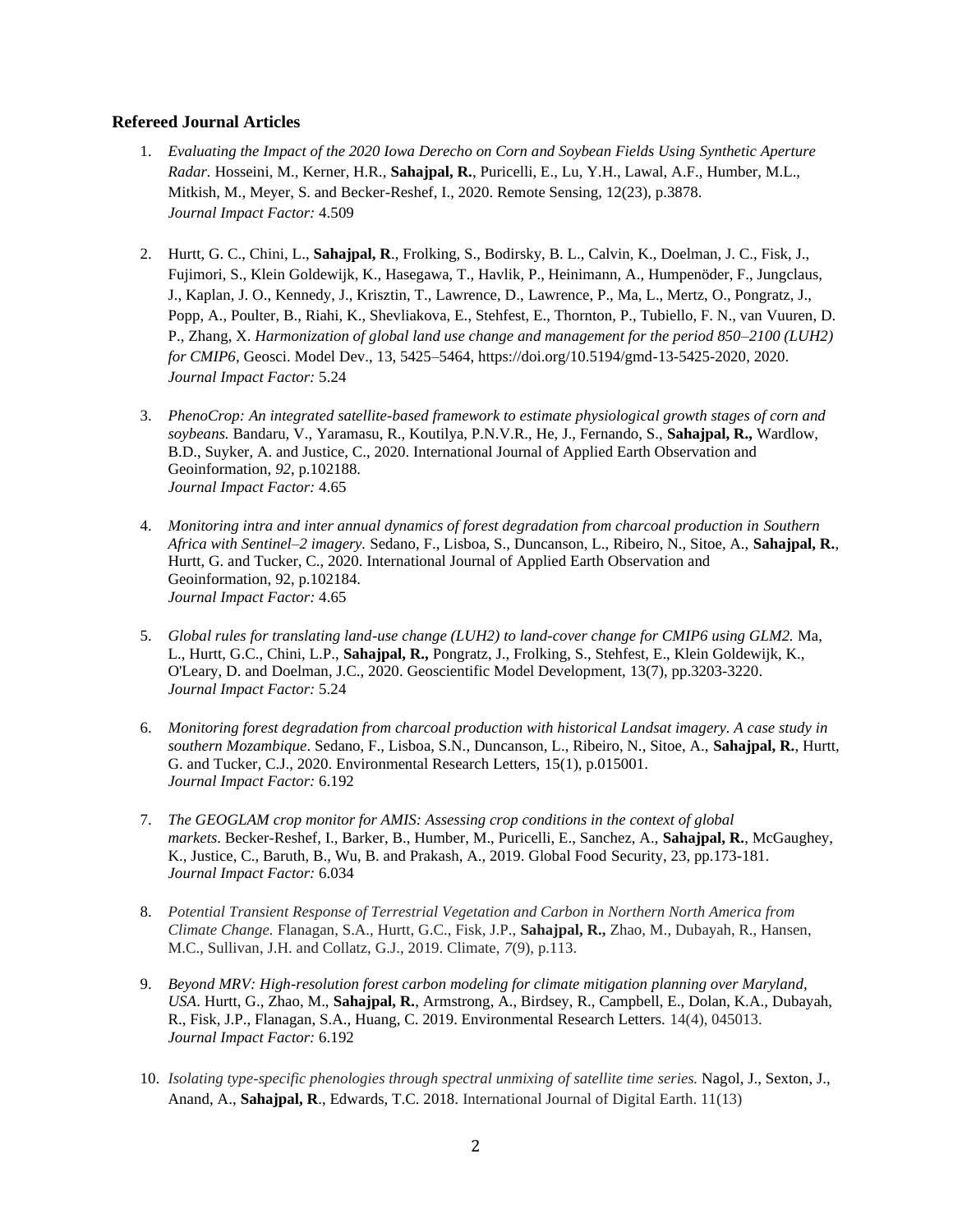#### *Journal Impact Factor:* 3.985

- 11. *A global view of shifting cultivation: Recent, current, and future extent.* Heinimann, A., Mertz, O., Frolking, S., Egelund, C. A., Hurni, K., Sedano, F., Chini, L. P. C., **Sahajpal, R.**, Hansen, M., Hurtt, C. 2017. PLoS ONE 12(9): e0184479. *Journal Impact Factor:* 2.74
- 12. *Assessing the impacts of 1.5 C global warming--simulation protocol of the Inter-Sectoral Impact Model Intercomparison Project (ISIMIP2b)*. Frieler, K., Lange, S., Piontek, F., Reyer, C. P. O., Schewe, J., Warszawski, L., Zhao, F.,Chini, L., Denvil, S., Emanuel, K., Geiger, T., Halladay, K., Hurtt, G., Mengel, M., Murakami, D., Ostberg, S., Popp, A., Riva, R., Stevanovic, M., Suzuki, T., Volkholz, J., Burke, E., Ciais, P., Ebi, K., Eddy, T. D., Elliott, J., Galbraith, E., Gosling, S. N., Hattermann, F., Hickler, T., Hinkel, J., Hof, C., Huber, V., Jagermeyr, J., Krysanova, V., Marce, R., Muller Schmied, H., Mouratiadou, I., Pierson, D., Tittensor, D. P., Vautard, R., van Vliet, M., Biber, M. F., Betts, R. A., Bodirsky, B. L., Deryng, D., Frolking, S., Jones, C. D., Lotze, H. K., Lotze-Campen, H., **Sahajpal, R.,** Thonicke, K., Tian, H., Yamagata, Y. 2017. Geoscientific Model Development, 10(12), 4321 *Journal Impact Factor:* 5.24
- 13. *Disturbance Distance: Quantifying Forests Vulnerability to Disturbance Under Current and Future Conditions*. Dolan, K. A., Hurtt, G. C., Flanagan, S. A., Fisk, J. P., **Sahajpal, R.**, Huang, C., LePage, R. Y., Dubayah, J., Masek, G. 2017. Environmental Research Letters, 12(11), 114015. *Journal Impact Factor:* 6.192
- 14. *Potential Vegetation and Carbon Redistribution in Northern North America from Climate Change.*  Flanagan, S. A., Hurtt, G. C., Fisk, J. P., **Sahajpal, R.**, Hansen, M. C., Dolan, K. A., Sullivan, J. H., Zhao, M. 2016. Climate 4, no. 1, 2
- 15. *Recent land cover change to agriculture in the Lake States, USA: Implications for perennial cellulosic biomass production.* Mladenoff, D., **Sahajpal, R.**, Johnson, C.P., Rothstein, D. E. 2016. PLoS ONE 11, no. 2, e0148566. *Journal Impact Factor:* 2.740
- 16. *Regional scale cropland carbon budgets: Evaluating a geospatial agricultural modeling system using inventory data.* Zhang, X., Izaurralde, R. C., Manowitz, D. H., **Sahajpal, R.**, West, T. O., Thomson, A. M., Xu, M., Zhao, K., LeDuc, S. D., Williams, J. R. 2015. Environmental Modelling and Software, 63, 199- 216.

*Journal Impact Factor:* 4.552

- 17. *Harmonization and translation of crop modeling data to ensure interoperability.* Porter, C. H., Villalobos, C., Holzworth, D., Nelson, R., White, J. W., Athanasiadis, I. N., Janssen, S., Ripoche, D., Cufi, J., Raes, D., Zhang, M., Knapen, R., **Sahajpal, R.**, Boote, K., Jones, J. W. 2014. Environmental Modeling and Software, 62, 495-508. *Journal Impact Factor:* 4.552
- 18. *Identifying representative crop rotation patterns and grassland loss in the U.S. western corn-belt.*  Sahajpal, R., Zhang, X., Izaurralde, R. C., Gelfand, I., Hurtt, G. C. 2014. Computers and Electronics in Agriculture, 108, 173-182. *Journal Impact Factor:* 3.858
- 19. *Multi-scale geospatial agroecosystem modeling: a case study on the influence of soil data resolution on carbon budget estimates*. Zhang, X., **Sahajpal, R.**, Manowitz, D.H., Zhao, K., LeDuc, S.D., Xu, M., Xiong,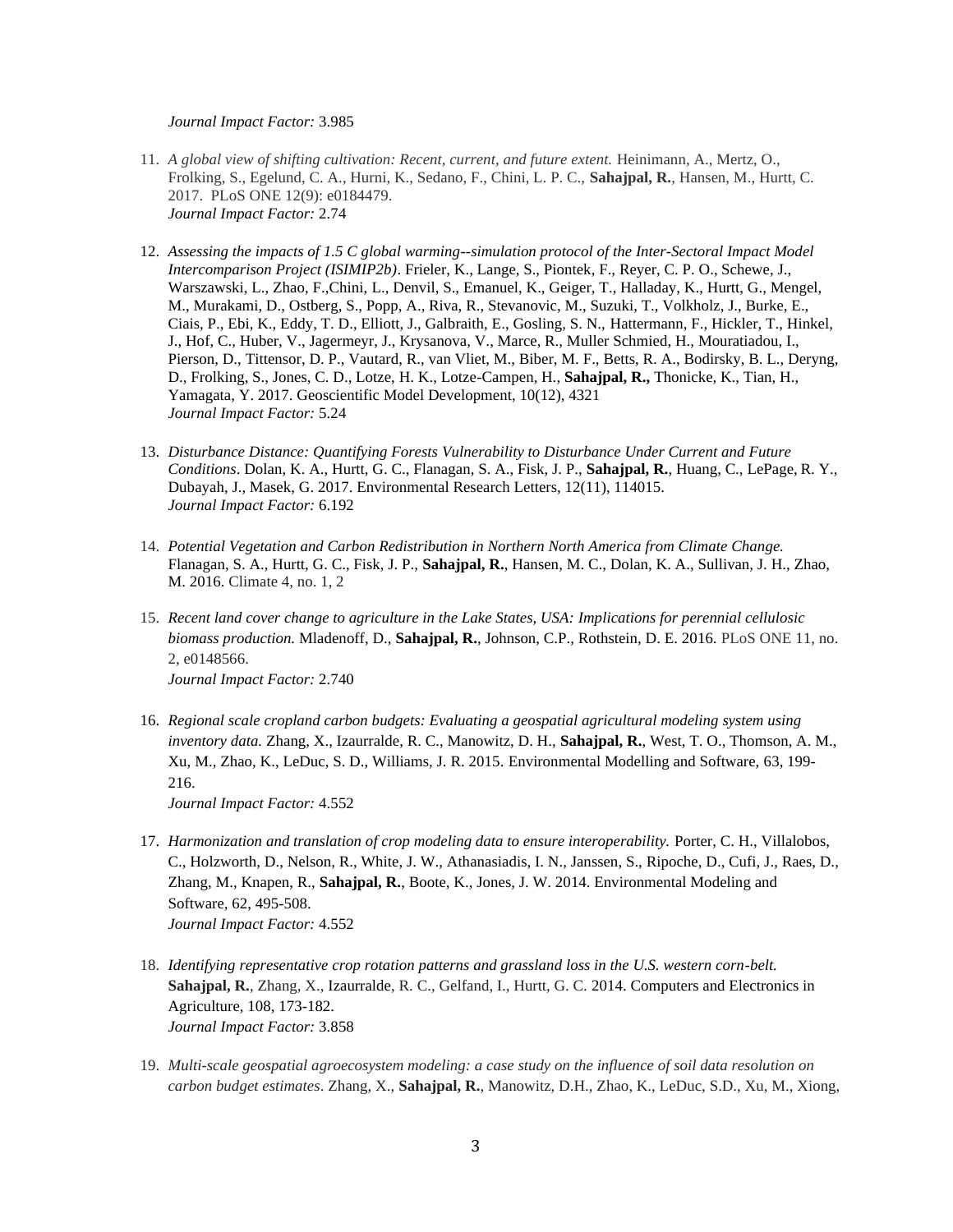W., Zhang, A., Izaurralde, R.C., Thomson, A.M. and West, T.O., 2014. Science of the Total Environment, 479, pp.138-150. *Journal Impact Factor:* 6.551

- 20. *Sustainable bioenergy production from marginal lands in the U.S. Midwest.* Gelfand, I., **Sahajpal, R.**, Zhang, X., Izaurralde, R. C., Gross, K. L. Robertson, G. P. 2013. Nature, 493(7433), 514-517. *Journal Impact Factor:* 42.778
- 21. *Efficient multi-objective calibration of a computationally intensive hydrologic model with parallel computing software in Python.* Zhang, X., Beeson, P., Link, R., Manowitz, D., Izaurralde, R. C., Sadeghi, A., Thomson, A.M., **Sahajpal, R.**, Srinivasan, R., Arnold, J. 2013. Environmental Modelling & Software, 46, 208-218. *Journal Impact Factor:* 4.552

#### **Book Chapters**

*Comparison of heuristics for solving the GMLST problem*. Chen, Y., Cornick, N., Hall, A.O., **Shajpal, R.**, Silberholz, J., Yahav, I. and Golden, B.L., 2008. In Telecommunications modeling, policy, and technology (pp. 191-217). Springer, Boston, MA.

#### **Reports**

*National geo-database for biofuel simulations and regional analysis*. Izaurralde, R.C., Zhang, X., **Sahajpal, R.** and Manowitz, D.H., 2012. No. PNNL-21284. Pacific Northwest National Lab (PNNL), Richland, WA (United States).

#### **Dissertation**

*Assessing Cellulosic Biofuel Feedstock Production Across a Gradient of Agricultural Management Systems in the U.S. Midwest*. **Sahajpal. R.** Ph. D. thesis. 2014. University of Maryland College Park. doi:10.13016/M2B60T

#### **Refereed Conference Proceedings**

- 1. *Optimizing Crop Cut Collection for Determining Field-Scale Yields in an Insurance Context*. **Sahajpal, R.**, Becker-Reshef, I., Coutu, S. Fragile Earth Workshop, 2020 ACM KDD conference. https://doi.org/10.31223/X5J59H
- 2. *Using Machine-Learning Models for Field-Scale Crop Yield and Condition Modeling in Argentina*. **Sahajpal, R.**, Fontana, L., Lafluf, P., Leale, G., Puricelli, E., O'Neill, D., Hosseini, M., Varela, M., Becker-Reshef, I. 2020. 49º Jornadas Argentinas de Informática, Congreso Argentino de Agroinformática. https://doi.org/10.31223/X52595
- 3. *Resilient In-Season Crop Type Classification in Multispectral Satellite Observations using Growth Stage Normalization*. Kerner, H., **Sahajpal, R.,** Skakun, S., Becker-Reshef, I., Barker, B., Hosseini, M., Puricelli, E., Gray, P., 2020. *arXiv preprint arXiv:2009.10189*.
- 4. *Applying niching genetic algorithms for multiple cluster discovery in spatial analysis*. **Sahajpal, R.**, Ramaraju, G.V. and Bhatt, V., 2004, January. International Conference on Intelligent Sensing and Information Processing, 2004. Proceedings of (pp. 35-40). IEEE.
- 5. *Lecture timetabling using hybrid genetic algorithms*. Bhatt, V. and **Sahajpal, R**., 2004, January. International Conference on Intelligent Sensing and Information Processing, 2004. Proceedings of (pp. 29- 34). IEEE.

#### **Invited Talks**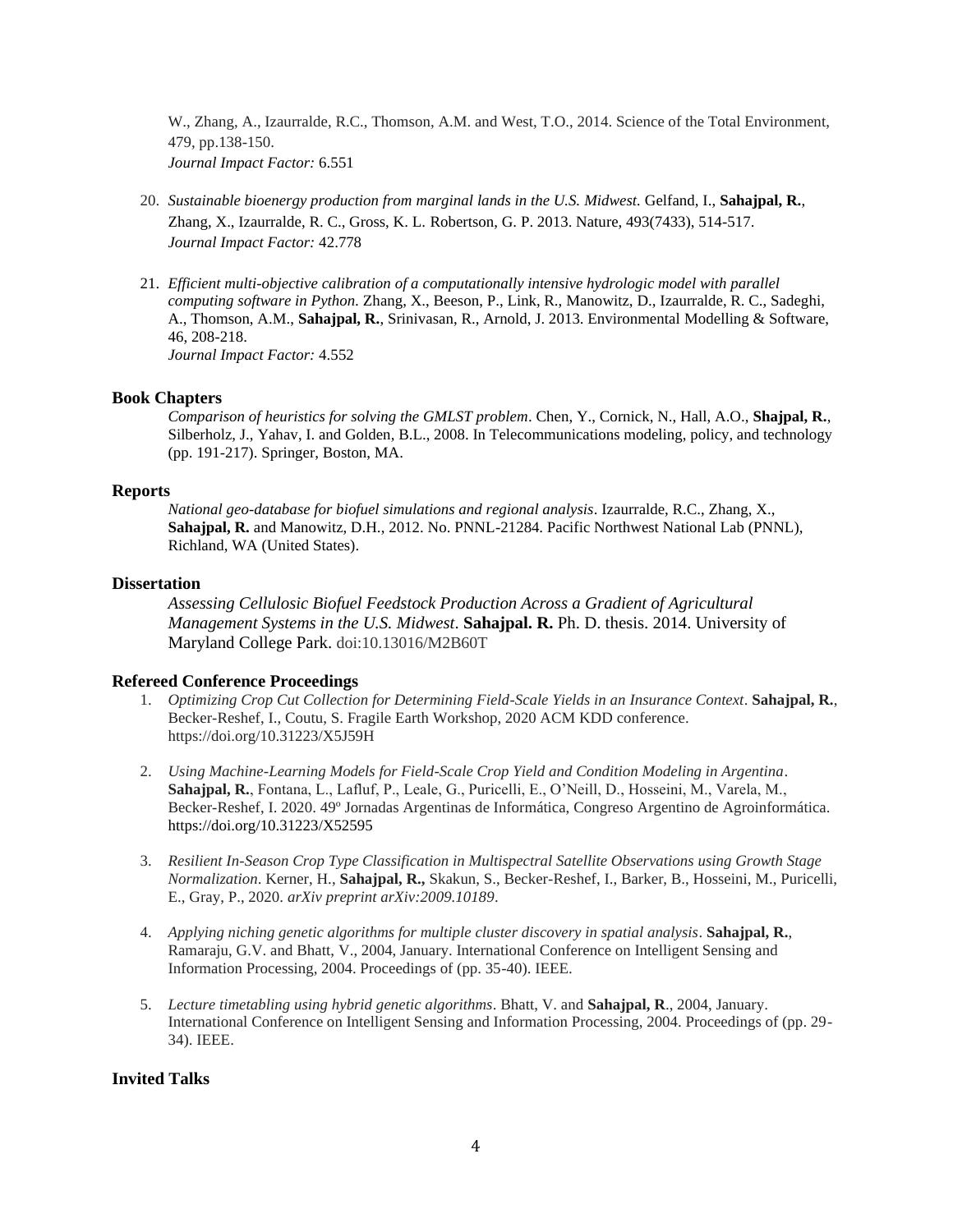- 1. *Harvesting What We Sow: Usage of Earth Observation Data and Machine Learning at NASA Harvest*. **Sahajpal, R**. Harvest Speaker Series at Virginia Tech. Dec 2020. https://www.harvestrcn.org/post/harvestspeaker-series-dr-ritvik-sahajpal
- 2. *Global machine learning-based crop yield and condition forecasting***. Sahajpal, R.** World-Wide Human Geography Data Working Group, Jan 2020.
- 3. *Quantitative Crop Condition Indicators*. **Sahajpal. R.** Emerging Technologies and Methods in EO for Agricultural Monitoring Workshop. 2018.

#### **Datasets**

- 1. *Harmonization of Global Land Use Change and Management for the Period 850-2015*. Hurtt, G., Chini, L., **Sahajpal, R.**, Frolking, S. et al. 2019. Earth System Grid Federation. https://doi.org/10.22033/ESGF/input4MIPs.10454
- 2. *Harmonization of Global Land Use Change and Management for the Period 2015-2300*. Hurtt, G., Chini, L., **Sahajpal, R.**, Frolking, S. et al. 2019. Earth System Grid Federation. <https://doi.org/10.22033/ESGF/input4MIPs.10468>
- 3. *LUH2-ISIMIP2b Harmonized Global Land Use for the Years 2015-2100*. Chini, L.P., Hurtt, G. C., **Sahajpal, R.**, Frolking, S., Frieler, K., Popp, A., Bodirsky, B., Humpenoeder, F., Stevanovic, M., Calvin, K., Ostberg, S., Warszawski, L., Volkholz, J. 2020. ORNL DAAC, Oak Ridge, Tennessee, USA. <https://doi.org/10.3334/ORNLDAAC/1721>

## **Software and Applications**

Chini, L., Hurtt, G., **Sahajpal, R.**, & Frolking, S. (2020, July 21). GLM2 Code (Global Land-use Model 2) for generating LUH2 datasets (Land-Use Harmonization 2). Zenodo. http://doi.org/10.5281/zenodo.3954113

## **Sponsored Grants**

*I have won 6 competitive grants from NASA, FFAR, Swiss-Re foundation for a total funding exceeding 2.9 million U.S. dollars.*

- 2020-2023 "*Earth Observations for Field Level Agricultural Resource Mapping (EO-Farm): Pilot in Kenya and Mexico in Support of Small Holders*". Swiss Re Foundation; Co-Investigator; \$750,000
- 2019–2022 "*Earth Observation for National Agricultural Monitoring*". NASA; Co-Investigator; \$441,625
- 2020–2021 "*In-Season Crop Monitoring using Earth Observations in Major Food-Producing Countries to Mitigate Market Uncertainty Caused by COVID-19 Pandemic*". NASA; Co-Investigator*;*  \$100,000
- 2019-2021 "*Estimating Cropped Area and Production in the Feed the Future/Mali Zone of Influence*". NASA; Co-Investigator; \$270,466
- 2019-2021 "*Eyes in the Sky: National-Scale Monitoring of Crop Threats by Combining Earth Observations and Crop Models*". Foundation for Food and Agriculture Research; Principal Investigator; \$99,732
- 2016-2021 "*Cropland Carbon Monitoring System (CCMS): A Satellite- Based System to Estimate Carbon Fluxes on U.S. Croplands*"; NASA ROSES; Co-Investigator; \$1,250,574

## **Teaching**

Developed and taught a new course (GEOG498A: Introduction to Python for Data Science). This course introduced students to Python programming languages and was taught in an online format to a class of 15 students in Winter 2019.